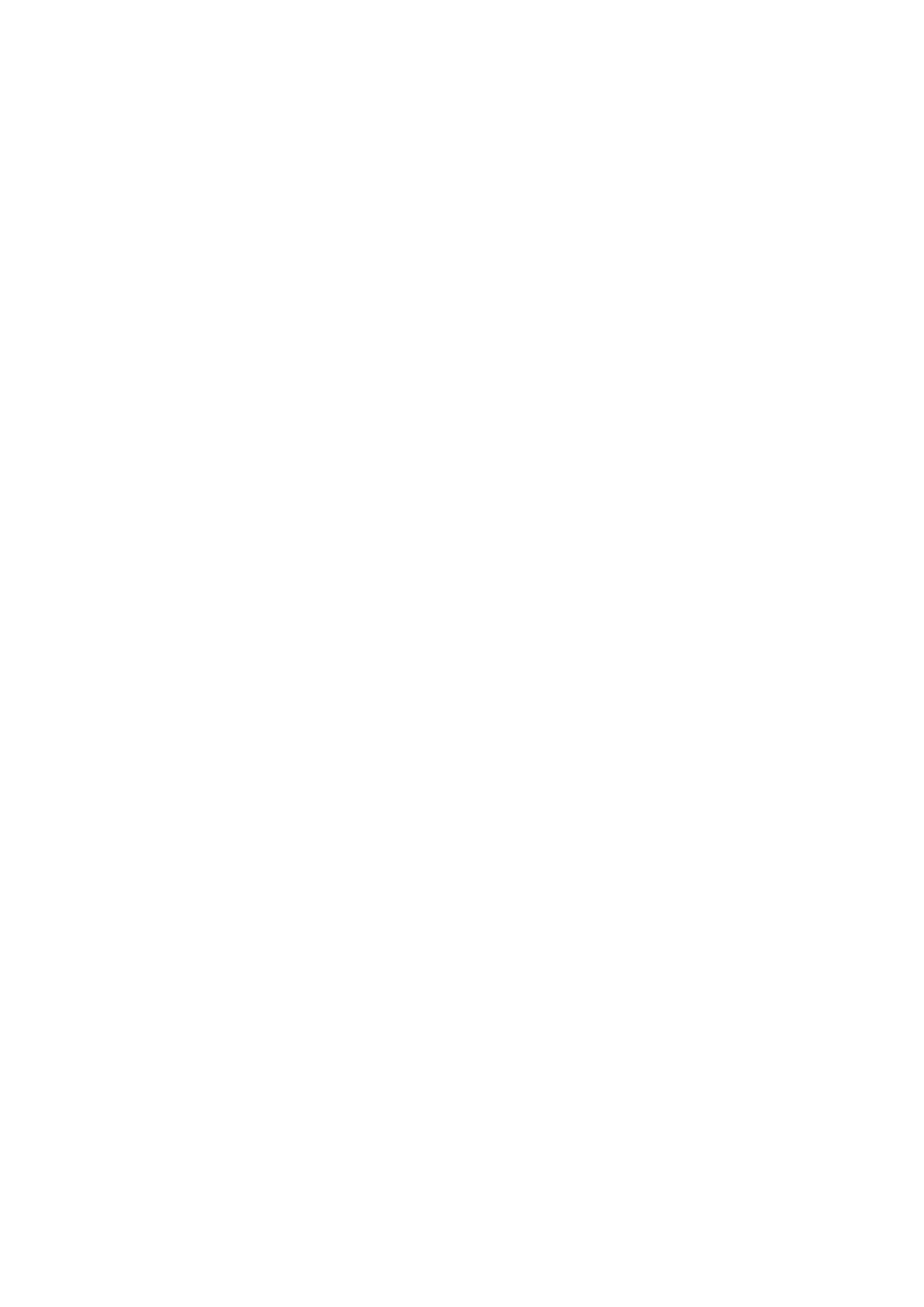# **NORTHERN TERRITORY OF AUSTRALIA**

As in force at 10 September 2004 \_\_\_\_\_\_\_\_\_\_\_\_\_\_\_\_\_\_\_\_

\_\_\_\_\_\_\_\_\_\_\_\_\_\_\_\_\_\_\_\_

## **TANAMI EXPLORATION AGREEMENT RATIFICATION ACT 2004**

## **An Act to ratify an agreement between the Northern Territory of Australia and Newmont Tanami Pty Ltd, Otter Gold Pty Ltd and Newmont Gold Exploration Pty Ltd and to repeal the** *Granites Exploration Agreement Ratification Act 1994*

#### **1 Short title**

This Act may be cited as the *Tanami Exploration Agreement Ratification Act 2004*.

#### **2 Commencement**

This Act comes into operation on the date fixed by the Administrator by notice in the *Gazette*.

## **3 Definitions**

In this Act:

*Agreement* means the agreement between the Territory and Newmont that is set out in the Schedule and includes the Agreement as varied from time to time in accordance with its provisions;

*Newmont* has the same meaning as in the Agreement.

## **4 Agreement ratified**

- (1) For clause 2.1 of the Agreement, the Agreement is ratified.
- (2) The implementation of the Agreement is authorised.
- (3) The provisions of the Agreement operate and take effect according to their terms despite anything to the contrary in any Act or law in force in the Territory.
- (4) If a provision of the Agreement provides for the modification of an Act or law in force in the Territory, the Act or law operates and takes effect as provided for in the Agreement as if the Act or law had been so modified.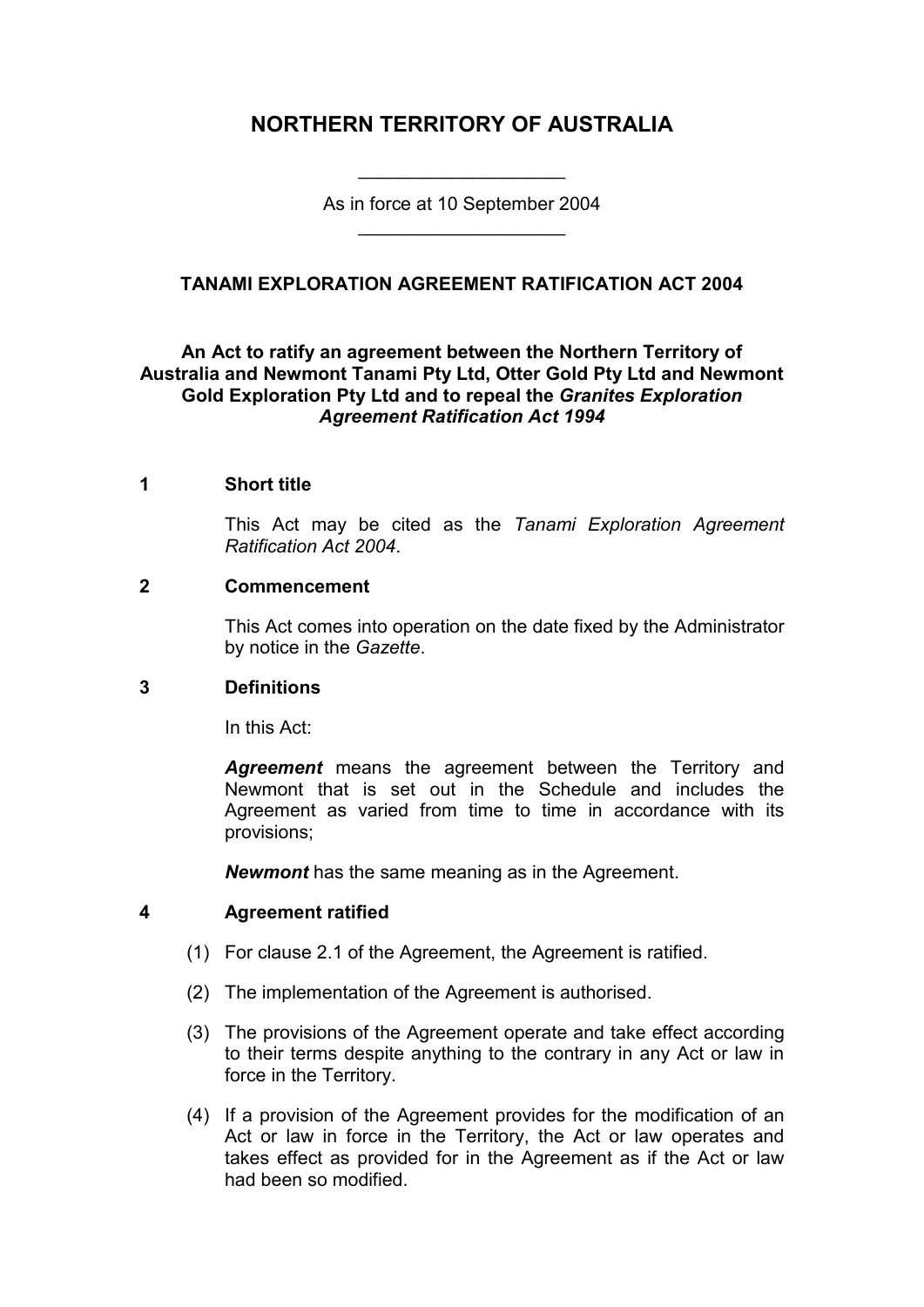- (5) An Act passed after the commencement of this Act must not amend, modify or repeal a provision of the Agreement or affect the operation of a provision of the Agreement unless the Act expressly provides accordingly.
- (6) The Territory, its Ministers, instrumentalities and authorities and any local government authority are authorised, empowered and required to do all things necessary or expedient for the carrying out of or giving full effect to the Agreement.
- (7) Subject to this Act and the Agreement, Newmont must observe and comply with all Acts or laws in force in the Territory applicable in any way to Newmont's operations in the Tanami region.

## **5 Enforcement**

Despite any Act or law in force in the Territory to the contrary, a decree of specific performance may be granted and enforced against the Territory in respect of its obligations under the Agreement in the same circumstances and on the same conditions as a decree of specific performance could be granted and enforced against a subject of the Crown.

## **6 Repeal**

The Granites Exploration Agreement Ratification Act (Act No. 44 of 1994) is repealed.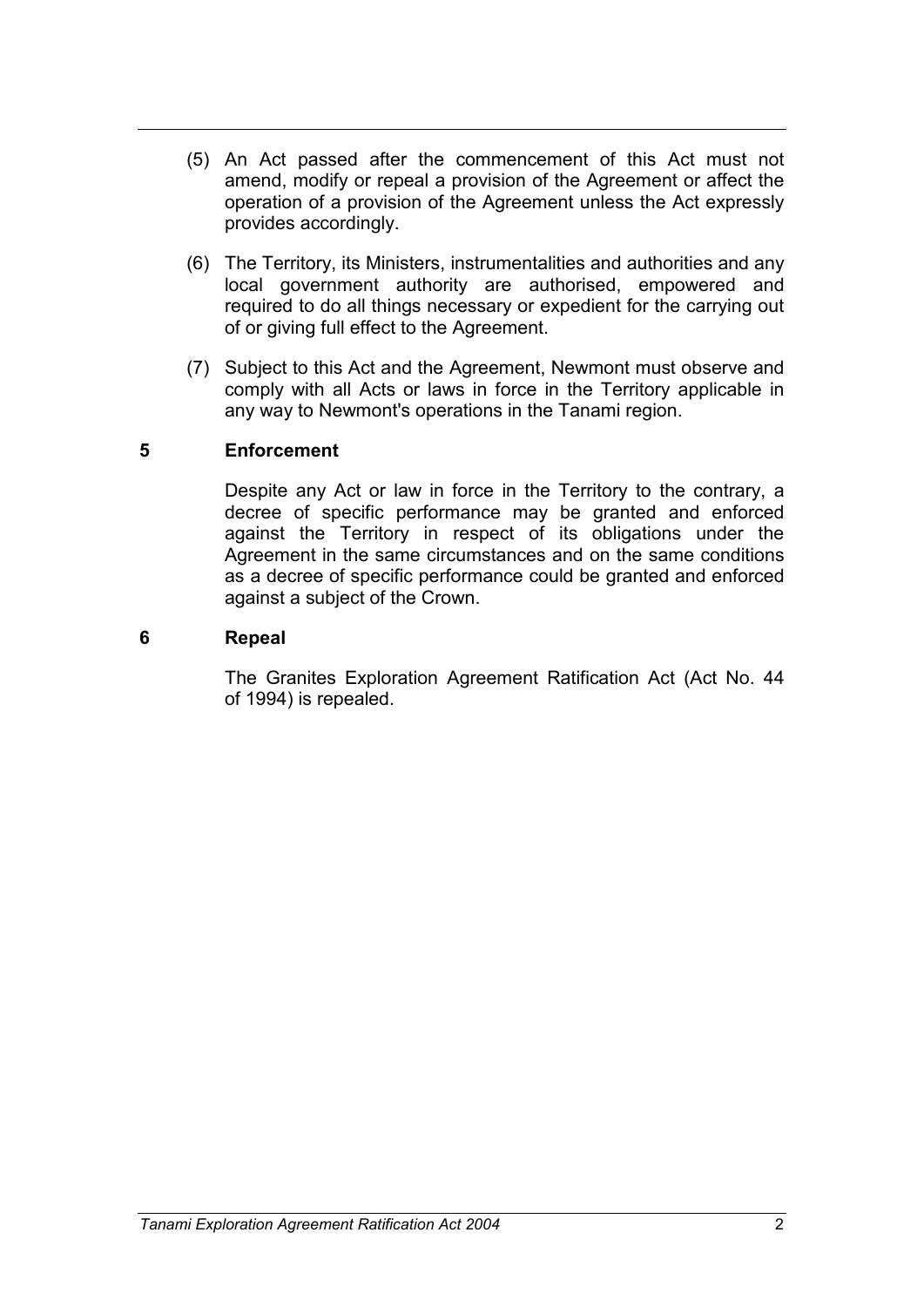# **Schedule**

section 3

## **TANAMI EXPLORATION AGREEMENT**

**THIS AGREEMENT** is made the day of 2004

## **BETWEEN**:

**Northern Territory of Australia** care of Department of Business Industry and Resource Development, Development House, The Esplanade, Darwin in the Northern Territory of Australia (*the Territory*); and

**Newmont Tanami Pty Ltd** ACN 007 688 093 **Otter Gold Pty Ltd** ACN 000 796 403 and **Newmont Gold Exploration Pty Ltd** ACN 009 303 262 the registered offices of which are situate at 100 Hutt Street, Adelaide in the State of South Australia (*Newmont*).

## **WHEREAS**:

- A. Newmont in 1986 developed and has continuously operated a major gold mine known as The Granites Gold Mine with all of its associated infrastructure in the Tanami region of the Territory.
- B. Newmont expended significant funds on exploration in the Tanami region and specifically in the vicinity of The Granites Gold Mine with the intention of securing the long term viability of The Granites Gold Mine and its associated infrastructure.
- C. Newmont was successful in its exploration efforts and discovered and is now mining additional ore bodies at Dead Bullock Soak and Groundrush in the Tanami region.
- D. In addition to having established and operated a mine and processing plant as part of the infrastructure of The Granites Gold Mine, Newmont also maintains and operates a processing plant known as the Tanami Mine Joint Venture Mill.
- E. Newmont has committed to continuing to spend significant funds on exploration in the Tanami region with the intention of discovering further ore bodies capable of securing the long term viability of its operations in the region.
- F. Newmont has from time to time entered into agreements with the Central Land Council pursuant to Part IV of the *Aboriginal Land Rights (Northern Territory Act) 1976* (C'wlth) ("ALRA") and the *Native Title Act 1993* (C'wlth*)* ("NTA") in respect of parts of the Agreement Area the subject of this Agreement.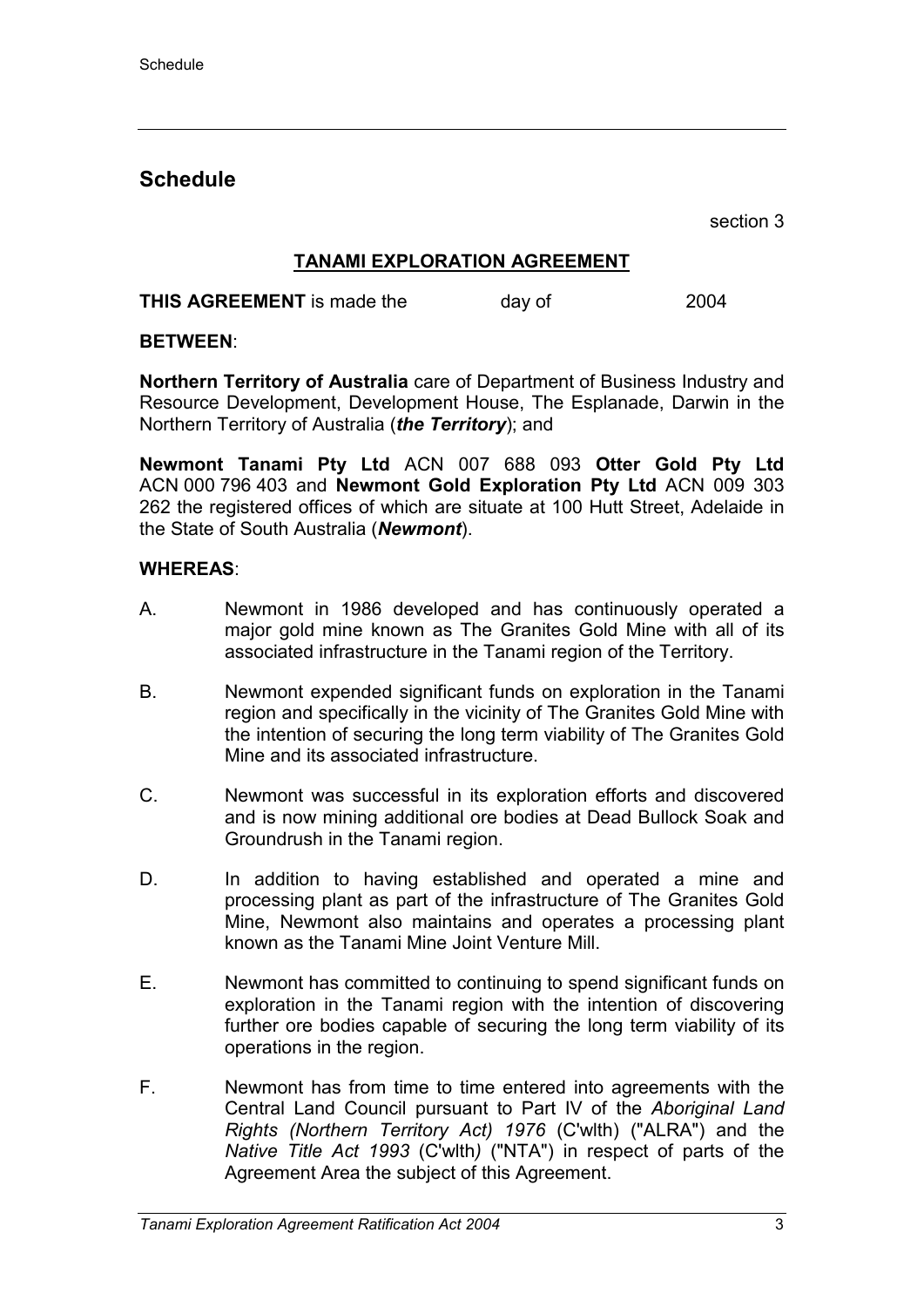- G. On 17 May 1994 the Territory and Newmont Tanami Pty Ltd (formerly North Flinders Mines Limited) entered into an agreement known as the "*Granites Exploration Agreement*" for the purpose of facilitating an extension of the period during which Newmont had rights of exploration in respect of areas of the Tanami region more particularly set out in the terms and conditions of that agreement.
- H. The Granites Exploration Agreement was ratified by the Granites Exploration Agreement Ratification Act of the Territory on 12 September 1994, and expires on 11 September 2004.
- I. Newmont and the Territory wish to enter into this Agreement for the purpose of facilitating a further exploration period during which Newmont has rights of exploration in the Tanami region subject to certain terms and conditions as set out in this Agreement.

#### **AND NOW IT IS AGREED** as follows:

#### **1. Definitions and Interpretation**

1.1 Definitions

In this agreement unless the contrary intention appears:

*Agreement* means this Agreement as varied from time to time in accordance with this Agreement;

*Agreement Area* means the area depicted in Annexure A to this Agreement;

*block* has the same meaning as in Part IV of the *Mining Act 1980*;

*Commencement Date* means the date referred to in clause 3 on which this Agreement commences;

*Exploration Expenditure* means expenditure on exploration as defined in the Mining Act in the Agreement Area, but does not include compensation payments pursuant to any ALRA or NTA agreement, the costs of negotiating and entering into an ALRA or NTA agreement, rent for any Exploration Licence, or the administration fee contemplated by clause 12 of this Agreement;

*Exploration Licences* means the exploration licences held or applied for alone by Newmont pursuant to the *Mining Act 1980* within the Agreement Area at any given time during the Term;

*Granites Exploration Agreement* means the agreement made on the 17th day of May 1994 between the Territory and North Flinders Mines Limited as ratified by the *Granites Exploration Agreement Ratification Act 1994* of the Territory on 12 September 1994;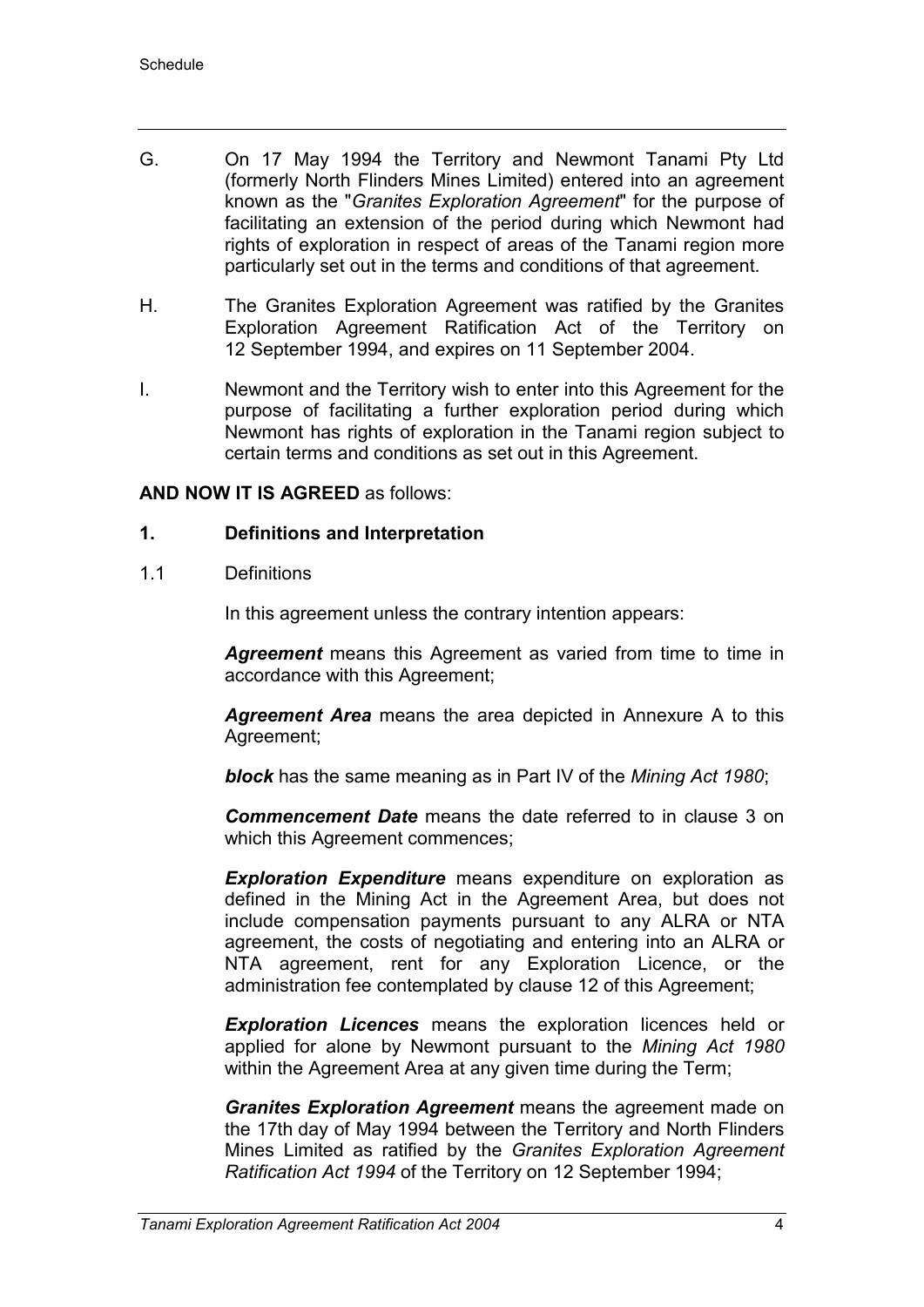*hold* in relation to an Exploration Licence means where Newmont alone is the holder shown in the register established by a mining registrar under Regulation 30 of the *Mining Regulation*s and *held* shall have a corresponding meaning;

*Mining Act* means the *Mining Act 1980* of the Territory.

*Minister* means the Minister of the Territory for the time being responsible for administering the Mining Act and includes any Minister for the time being acting for and on behalf of the Minister;

*Newmont* means Newmont Tanami Pty Ltd, Otter Gold Pty Ltd and Newmont Gold Exploration Pty Ltd or any one or more of them jointly or severally and includes their successors and permitted assigns;

*Normal Tenure Term* means the term of an Exploration Licence as granted by the Minister pursuant to the Mining Act;

*Related Body Corporate* has the same meaning as in the *Corporations Act 2001* (Commonwealth);

*Residual Tenure Term* means the unexpired portion of the term of an Exploration Licence still outstanding at the time it became subject to this Agreement.

*Secretary* has the same meaning as in the *Mining Act 1980*;

*Tenure Year* means 12 month periods commencing on 1 January each year during the Term provided the first Tenure Year shall commence on 1 January 2005;

*Term* means the term referred to in clause 3 of this Agreement; and

*The Granites Gold Mine* means the operations for mining and extraction of gold on ML S 8, ML S 134 to ML S 144 inclusive and ML S 154.

1.2 This Agreement shall be interpreted in accordance with the *Interpretation Act 1978* as if it were an Act.

## **2. Ratification by Parliament**

2.1 This Agreement, other than sub-clause 2.2 shall have no force or effect and shall not be binding on either party unless and until it is signed by both parties and is ratified by an Act of the Legislative Assembly of the Territory, with the assent as provided by the *Northern Territory (Self Government) Act 1978* of the Commonwealth.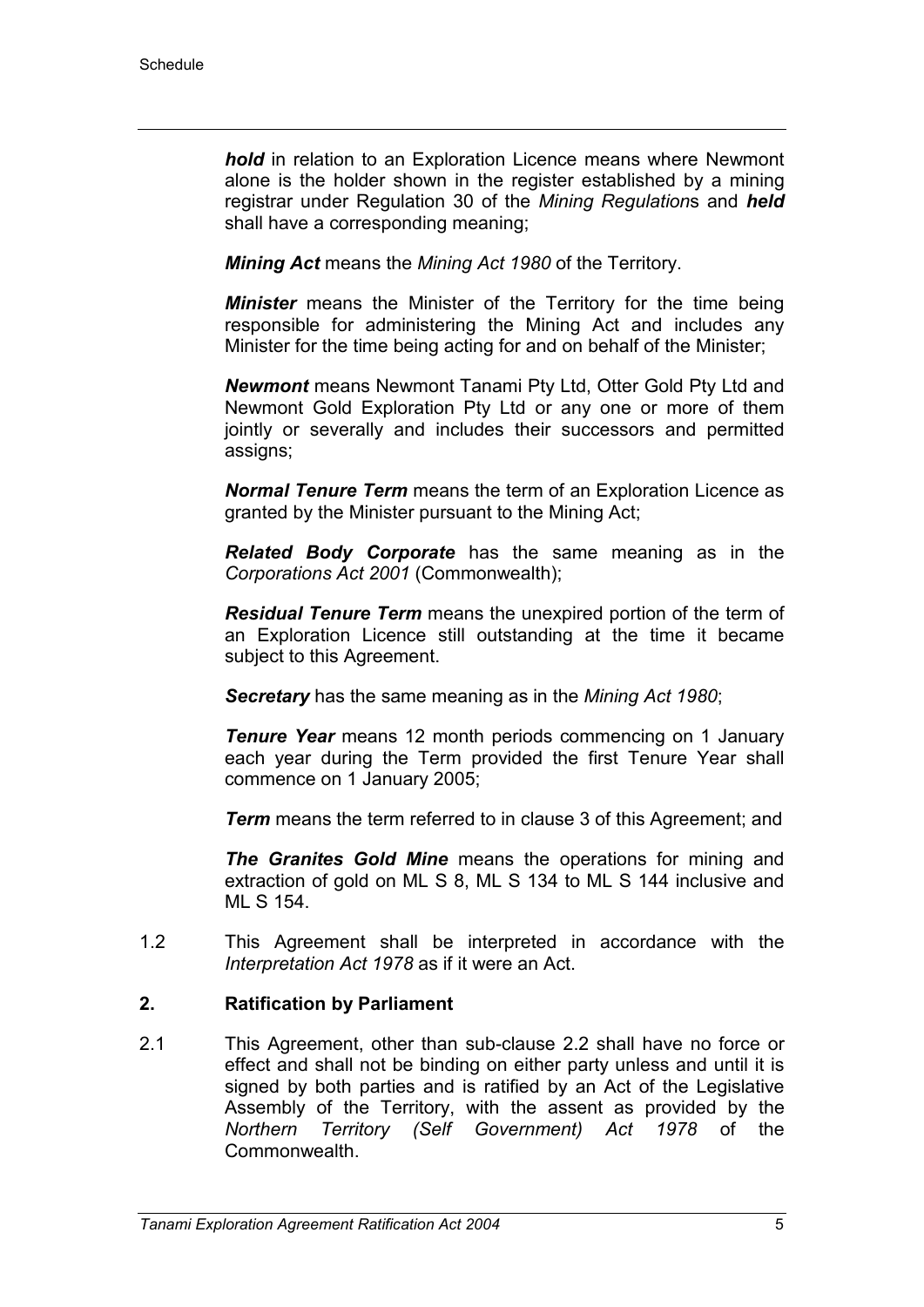2.2 The Territory shall take all necessary action to have submitted to the Legislative Assembly at the earliest practicable date a Bill for an Act to ratify this Agreement.

## **3. Term**

- 3.1 This Agreement shall commence on 10 September 2004 and shall continue until 31 December 2014 unless amended or earlier terminated in accordance with this Agreement.
- 3.2 Where prior to the expiry or earlier termination of this Agreement Newmont continues to hold Exploration Licences in the Agreement Area and has not permanently ceased treating minerals at a treatment plant in the Tanami region, Newmont may give notice to the Territory of its desire to enter into negotiations in good faith with the Territory for an amendment to this agreement to extend its term on substantially the same or such amended terms as Newmont and the Territory may agree.

## **4. Prior Agreement**

From the Commencement Date, the Granites Exploration Agreement shall cease to be of effect except to the extent necessary to regulate matters the subject of that agreement arising prior to the Commencement Date.

## **5. Agreement Area**

The Agreement Area shall be the area depicted in Annexure A which area comprises 20,000 blocks.

## **6. Exploration Licences**

- 6.1 (a) Subject to clause 9.2, Newmont may hold Exploration Licences or be the applicant alone for Exploration Licences for an area totalling no more than 10,000 blocks (excluding any blocks in any application for an Exploration Licence that are the subject of a refusal to consent to the grant of an exploration licence under Section 48 of the ALRA for the period that refusal is operative) within the Agreement Area at any one time during the Term.
	- (b) For the purposes of clause 6.1(a), where an application has been made pursuant to section 31A of the *Mining Act 1980* over blocks which are already the subject of an Exploration Licence held by Newmont, those blocks shall not be counted again for the purposes of determining the total of 10,000 blocks referred to in clause 6.1(a).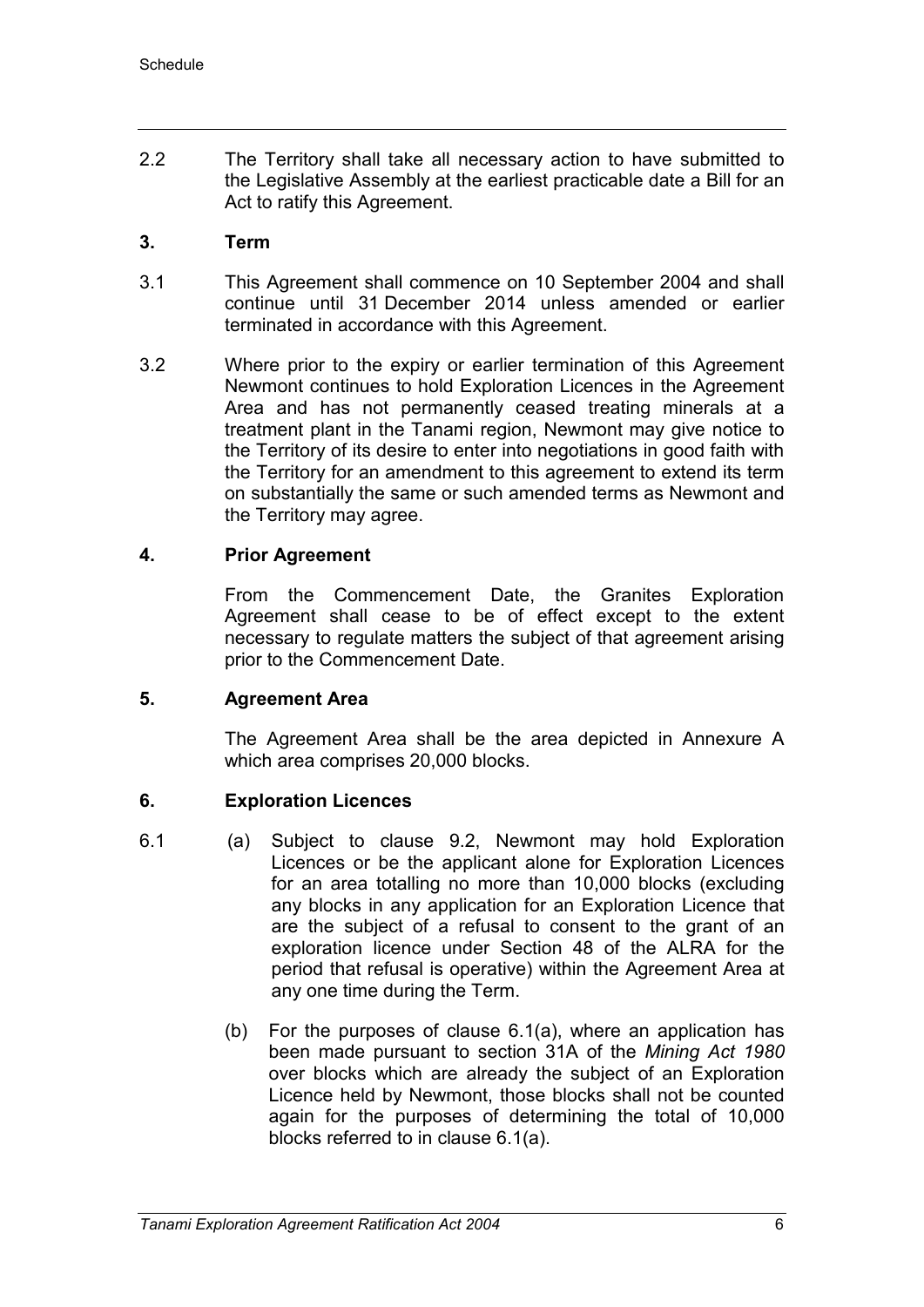- 6.2 If at any time during the Term Newmont or any Related Body Corporate holds or applies for Exploration Licences of an area totalling more than 10,000 blocks within the Agreement Area, the Minister will not accept any further application for the grant of any Exploration Licence to Newmont within the Agreement Area until Newmont has reduced its holding so that the Exploration Licences held or applied for by Newmont do not exceed the 10,000 blocks referred to in clause 6.1.
- 6.3 Newmont or any Related Body Corporate shall not at any time during the Term apply for the transfer to them of Exploration Licences in the Agreement Area which result in a total holding by Newmont of more than 10,000 blocks without first reducing its holding so that the Exploration Licences to be transferred do not result in Newmont holding in excess of 10,000 blocks referred to in clause 6.1(a).
- 6.4 Any Exploration Licence held by Newmont at any time during the Term within the Agreement Area shall have its Normal Tenure Term suspended until that Exploration Licence ceases to be subject to this Agreement.
- 6.5 An Exploration Licence ceasing to be subject to this Agreement:
	- (a) within 5 years from the Commencement Date, shall have its Residual Tenure Term reinstated;
	- (b) after 5 years from the Commencement Date, shall have half its Residual Tenure Term reinstated.
- 6.6 Any extension of the term of Exploration Licences is subject to the provisions of the ALRA and the NTA as applicable.
- 6.7 Except to the extent the contrary intention appears in this Agreement, the provisions of the *Mining Act 1980* and all other laws in force in the Northern Territory shall apply to the Exploration Licences as if they were exploration licences granted pursuant to the *Mining Act 1980*.
- 6.8 Where Newmont is the applicant for an Exploration Licence within the Agreement Area, Newmont shall take all reasonable measures and necessary steps to have that Exploration Licence application granted.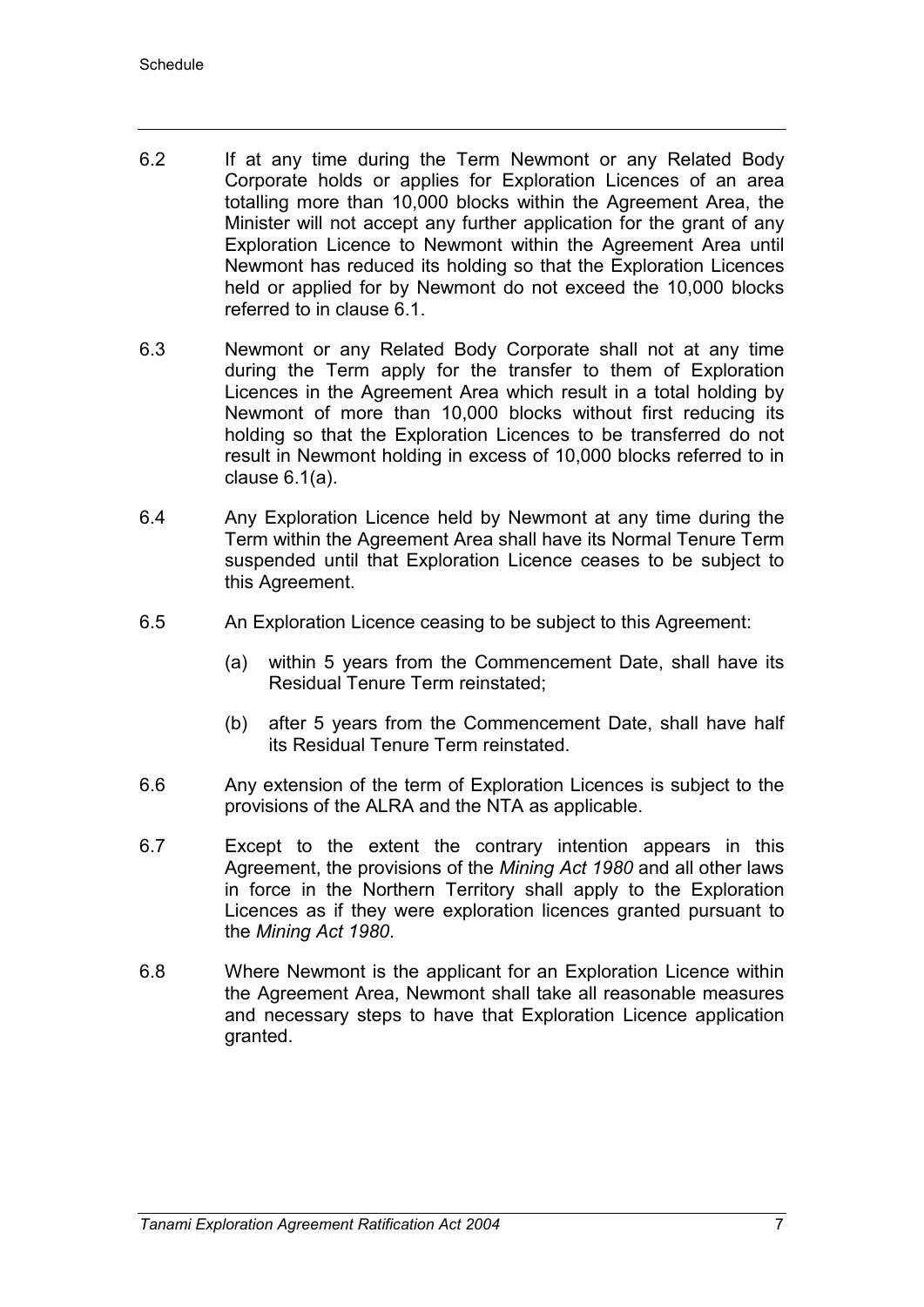## **7. Rent**

7.1 The rent payable for the blocks comprised in the Exploration Licences for each Tenure Year during the Term shall be as follows:

of the Mining Act, were it not for this Agreement.

| <b>Tenure Year</b> | $Rent$ (\$)                                                                                              |
|--------------------|----------------------------------------------------------------------------------------------------------|
|                    | 50.00                                                                                                    |
| 2                  | 65.00                                                                                                    |
| 3                  | 77.00                                                                                                    |
| $\overline{4}$     | 98.00                                                                                                    |
| 5                  | A rent to be agreed between Newmont and the                                                              |
| 6                  | Territory taking into account the average of the<br>rent that would have been payable in respect of      |
|                    | the blocks comprised in the Exploration Licences<br>for the tenure year in question under the provisions |

9

8

- 10
- 7.2 Rent in respect of the period from or after the commencement of this Agreement until the commencement of the first Tenure Year of the Exploration Licences in the Agreement Area shall be calculated pro rata from the Commencement Date using the rent applicable under the Mining Act allowing any adjustment in respect of rent already paid by Newmont to the Territory in respect of any of the Exploration Licences. Any adjustment to the rent calculated and payable pursuant to this sub-clause shall be made at the time rent is paid for the first Tenure Year.
- 7.3 Rent in respect of each Tenure Year of the Exploration Licences during the Term shall be paid by 31 March in that Tenure Year.
- 7.4 Rent payable for blocks that become subject to this Agreement during a Tenure Year shall be calculated pro rata from the date on which they become subject to this Agreement to the commencement of the next Tenure Year using the rent applicable to the Tenure Year during which they become subject to this Agreement.
- 7.5 Rent payable for blocks that have ceased to be subject to this Agreement other than by relinquishment is to be calculated pursuant to the provisions of the Mining Act as if the blocks were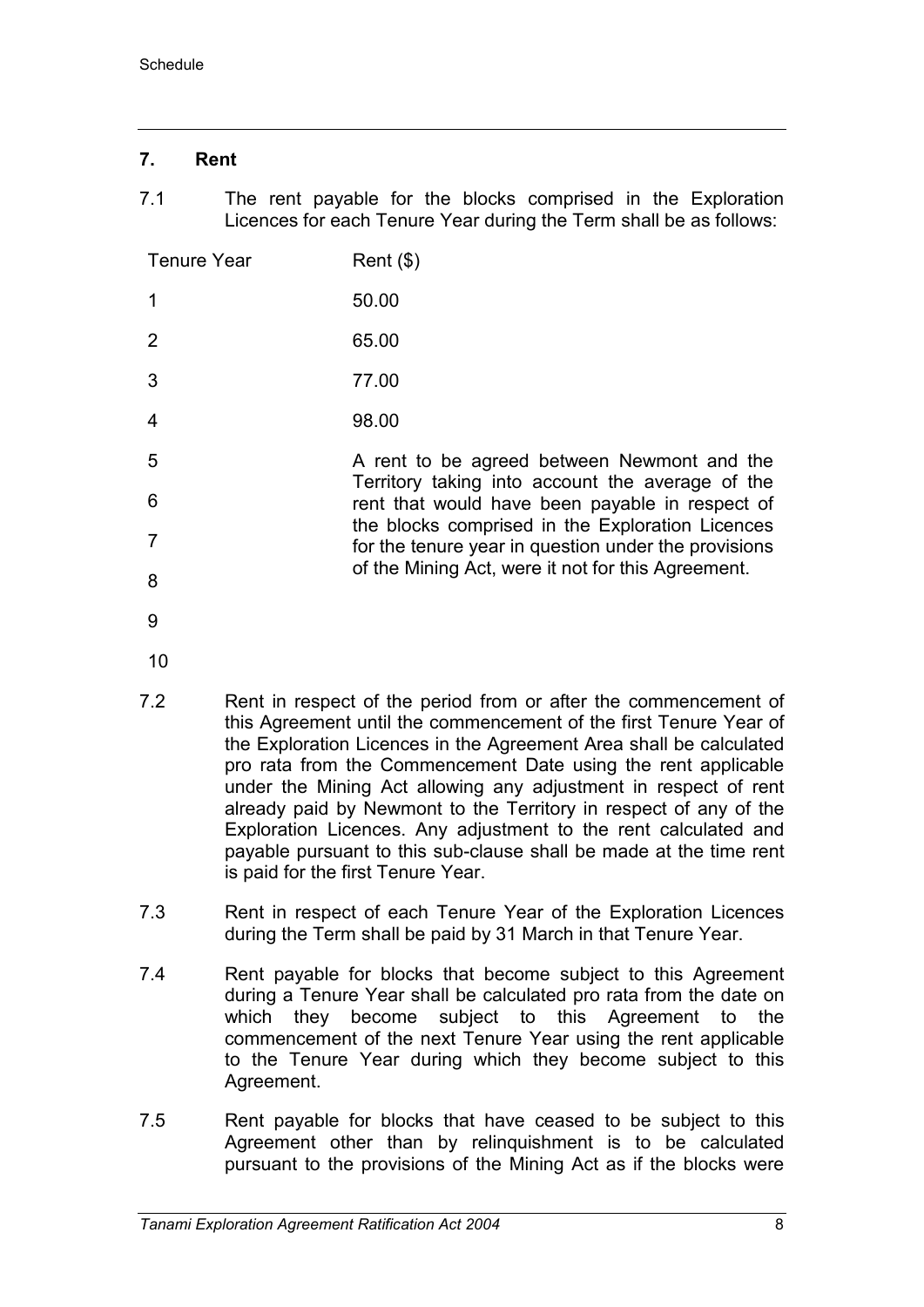then in the tenure year during which they first became subject to this Agreement. No pro rata reimbursement of rent paid will be allowed for any Exploration Licence that ceases to be subject to this Agreement.

## **8. Expenditure Commitment**

- 8.1 For each Tenure Year the total Exploration Expenditure commitment of Newmont within the Agreement Area shall be an amount determined by multiplying the number of blocks held by Newmont within the Agreement Area during the Tenure Year by \$600.00. Where a block has been held by Newmont for a part of the Tenure Year, the amount of \$600.00 shall be adjusted pro rata for the period of time the block was so held. Newmont may elect to spend the total expenditure commitment on the whole or any one or more of the blocks during the Tenure Year without affecting the standing of any of the Exploration Licences within the Agreement Area.
- 8.2 The amount of \$600.00 referred to in sub-clause 8.1 shall be adjusted annually with effect from the first day of the relevant Tenure Year subsequent to the first Tenure Year by multiplying that amount by an escalator calculated in accordance with the formula:

$$
E = \frac{-CPI^2}{CPI^1}
$$

Where:

E is the escalator

CPI² is the Consumer Price Index (All Groups) – Weighted Average Rate for capital cities as published by the Australian Bureau Statistics Catalogue No. 6401.0 being the index number published in respect of the quarter ended 31 December in the year prior to the year of calculation.

 $CPI<sup>1</sup>$  is the Consumer Price Index (All Groups) – Weighted Average Rate for capital cities as published by the Australian Bureau of Statistics Catalogue No. 6401.0 being the index number published in respect of the quarter during which the Commencement Date occurred.

8.3 Within 2 months following the end of a Tenure Year Newmont shall advise the Secretary of its Exploration Expenditure during the Tenure Year and shall if required make available to the Secretary or his nominee for audit all relevant documentation and other such material as may in the opinion of the Secretary be required to substantiate expenditure by Newmont pursuant to this Clause.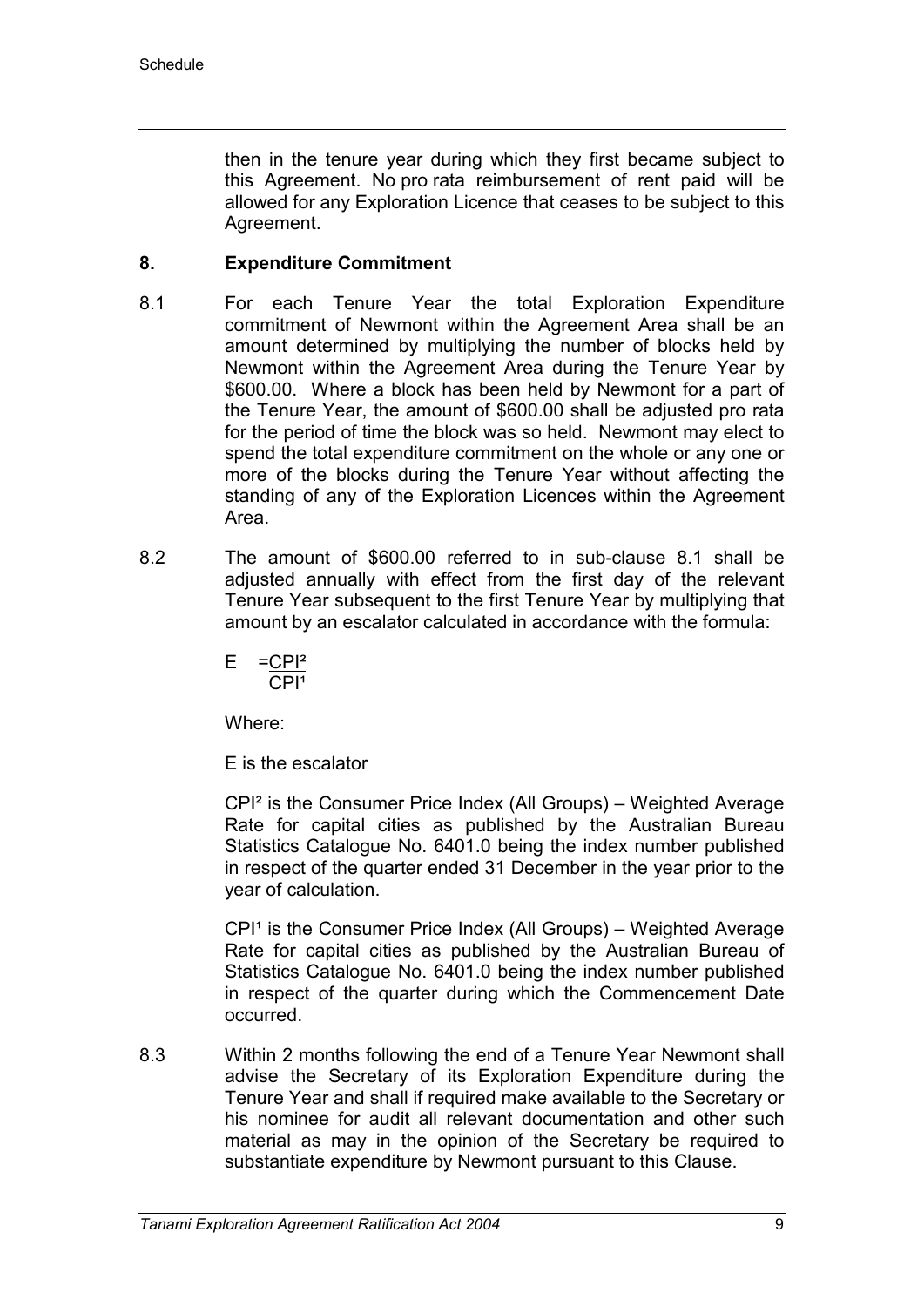8.4 If in any Tenure Year during the term of this Agreement Newmont is or forms the opinion that it may be prevented by an event beyond its reasonable control from expending the minimum amount required to be expended pursuant to this Agreement, Newmont shall give notice to the Secretary within 30 days of the event and the Secretary may, if he or she is satisfied that the notice is based on reasonable grounds, reduce the minimum expenditure commitment during that Tenure Year taking into account the nature and extent of the event specified in Newmont's notice.

## **9. Failure to Meet Expenditure Commitment**

- 9.1 Sections 26, 27, 28 and 29 of the *Mining Act 1980* shall not apply to the Exploration Licences.
- 9.2 (a) If after the end of any Tenure Year the Secretary determines that Newmont has expended less than the minimum Exploration Expenditure commitment, the Secretary shall advise Newmont in writing accordingly and not later than one (1) month after such notice has been received, or during such other period as the Secretary may allow, Newmont shall, in writing, nominate to the Secretary a number of granted blocks within the Agreement Area that Newmont will relinquish calculated in accordance with the following formula:

$$
BR = \frac{TEE - AE}{2 \times MEC}
$$

Where:

- BR  $=$  Number of blocks to be relinquished;
- TEE = Total Exploration Expenditure commitment for the Tenure Year determined under clause 8.1 and 8.2;
- AE = Actual Exploration Expenditure by Newmont during the Tenure Year;
- MEC = Minimum Exploration Expenditure for a single block for the Tenure Year determined under clause 8.2.

If BR is not a whole number, BR shall be rounded down to the nearest whole number

(b) In addition to the relinquishment effected by this clause 9.2, the total number of blocks Newmont is entitled to hold or be the applicant for, pursuant to clause 6 will be reduced by the same number as the granted blocks relinquished.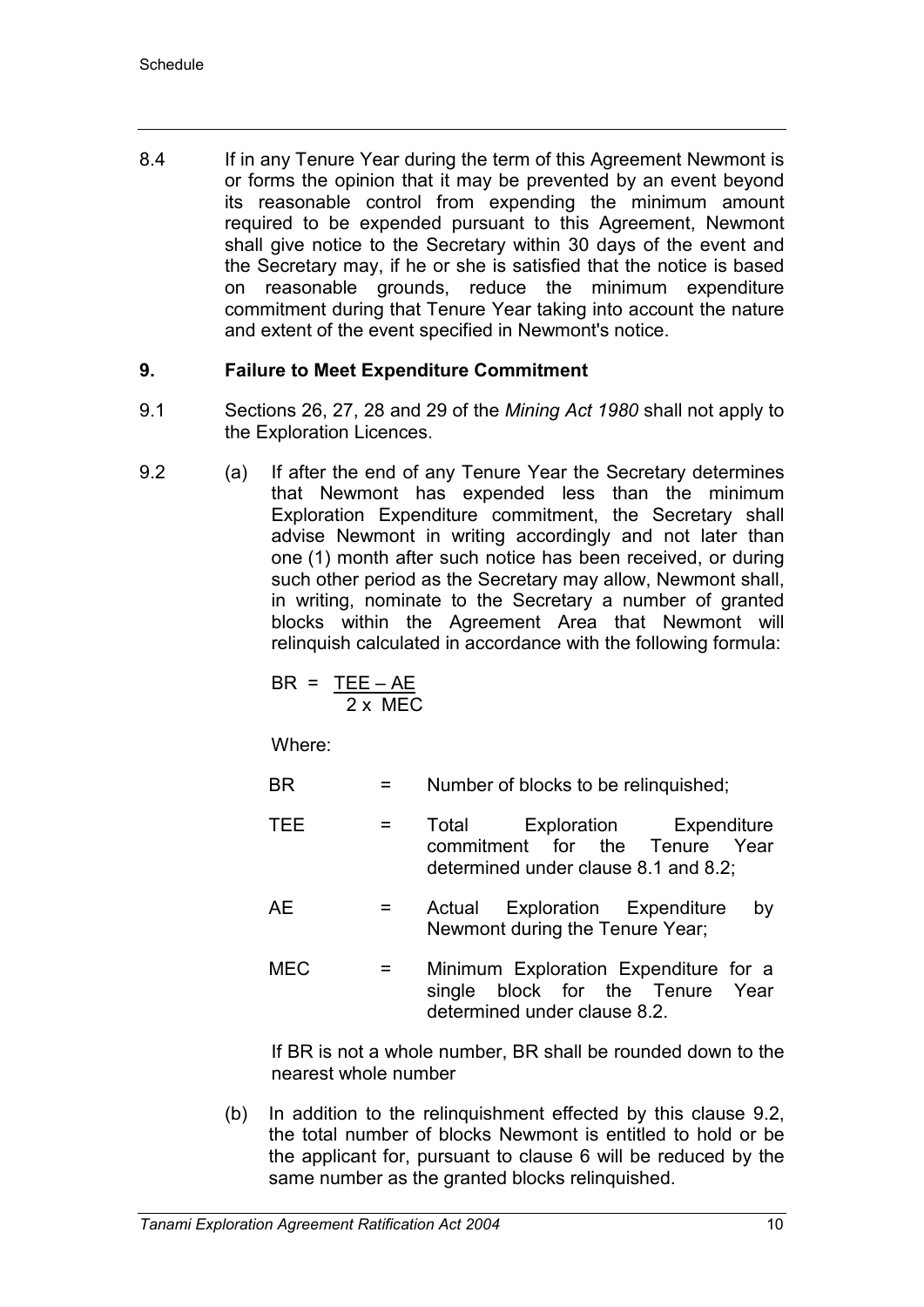9.3 If in any Tenure Year after a Tenure Year in respect of which Newmont has relinquished blocks pursuant to clause 9.2, Newmont expends more than the minimum expenditure commitment for each granted block multiplied by the number of granted blocks held by Newmont during that Tenure Year, Newmont will be entitled to have the total number of blocks increased by one block for every multiple of the amount which is twice the minimum expenditure commitment for a granted block during the Tenure Year in which the minimum expenditure commitment was exceeded provided always that at no time is Newmont entitled to hold or apply for more than the 10,000 blocks referred to in clause 6.1.

## **10. Assignment**

Newmont shall not assign any of its rights or obligations under this Agreement to a person, other than a Related Body Corporate or for the purposes of reconstruction, without the prior written consent of the Minister.

## **11. Reporting**

Sections 32, 33 and 34 of the *Mining Act 1980* shall apply to Newmont in respect of the Exploration Licences except that Newmont may, in respect of the annual report referred to in Section 34 of the *Mining Act 1980*, submit one or (by agreement with the Secretary) more than one report on the exploration activities carried out on the Exploration Licences during that period. The report or reports lodged by Newmont shall be lodged prior to the end of May (or such other date as the Secretary may agree) in each Tenure Year in respect of the previous calendar year and the reference in Section 32(1)(b) of the Mining Act to Section 26 of the Mining Act shall be read as a reference to clause 9 of this Agreement.

## **12. Administration Fee**

- 12.1 Within one month of the beginning of the first Tenure Year during the Term, Newmont shall pay to the Secretary an administration fee of \$100,000.00.
- 12.2 Within one month of the beginning of each Tenure Year subsequent to the first Tenure Year during the Term, Newmont shall pay to the Secretary an administration fee of \$60,000.00.

## **13. Termination and Default**

- 13.1 This Agreement may be terminated at any time by agreement in writing between the Territory and Newmont.
- 13.2 Newmont may elect to terminate this Agreement at any time on 30 days notice to the Territory.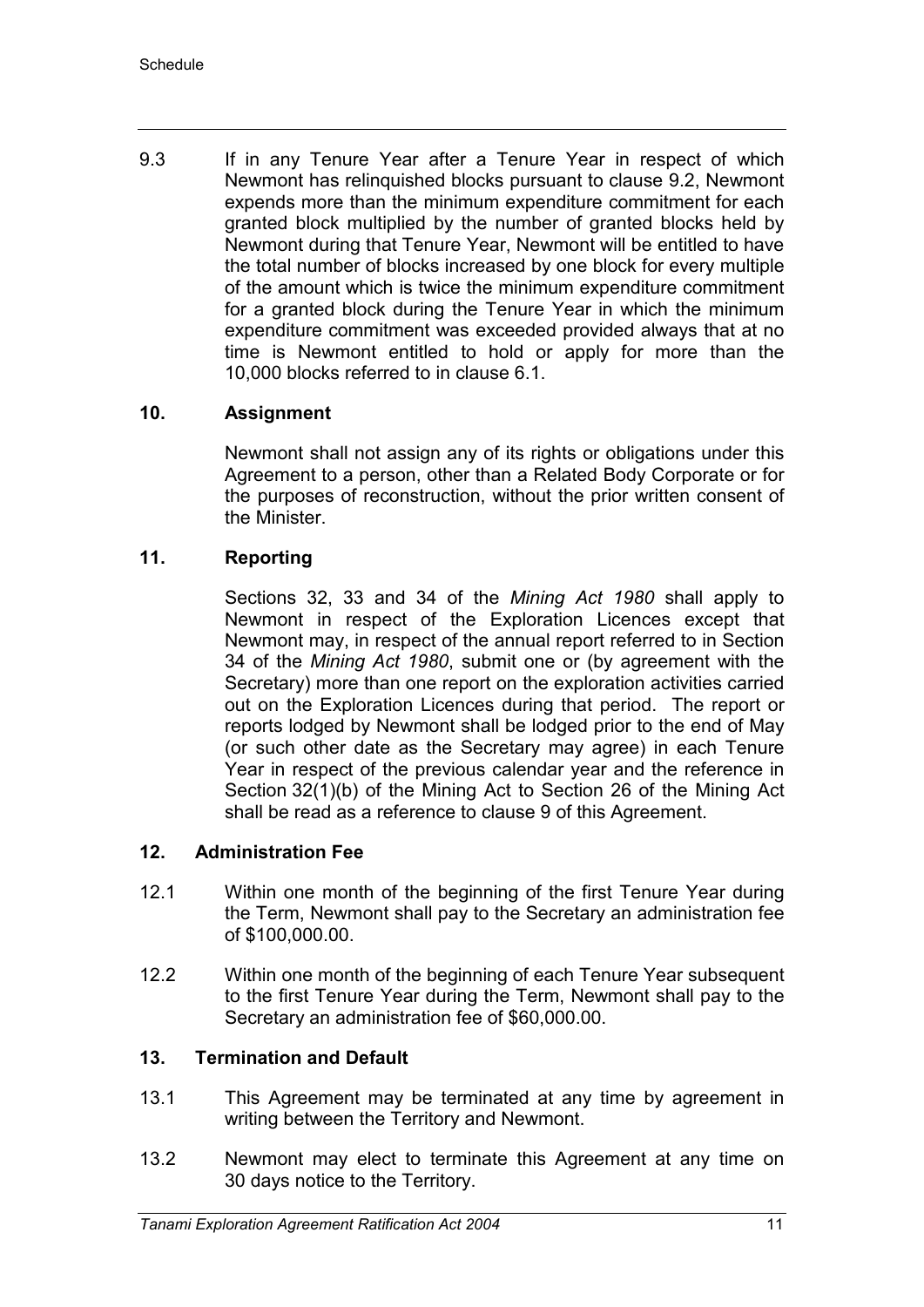- 13.3 The Territory may give to Newmont not less than 90 days notice of its intention to terminate this Agreement (except for Clause 14) in the event that:
	- (a) Newmont is in material breach of any provision of this Agreement;
	- (b) treatment at both The Granites Gold Mine and the Tanami Mine Joint Venture Mill gold treatment plants permanently ceases without there having been constructed and brought into operation within the Tanami region within one (1) year thereafter another gold treatment plant of substantial capacity; or
	- (c) Newmont goes into liquidation (other than voluntary liquidation for the purposes of reconstruction) and does not within that notice period assign its interest in this Agreement to an assignee approved in writing by the Minister pursuant to clause 10.

If upon the expiry of the notice such default has not been remedied the Territory may terminate this Agreement ( except for clause 14) by giving not less than 30 days notice to the Company such that this Agreement ( except for clause 14) shall terminate upon the expiration of that notice unless such default has been sooner remedied.

13.4 Clause 14 of this Agreement shall, unless otherwise agreed in writing by the parties, remain in force notwithstanding any termination pursuant to this clause.

## **14. Effects of Termination**

- 14.1 On termination of this Agreement:
	- (a) Newmont shall immediately pay all amounts due under this Agreement but unpaid to the Territory.
	- (b) The remaining term of each of the Exploration Licences shall be calculated in accordance with the provisions of clause 6.4 and the remaining rental of each of the Exploration Licences shall be calculated in accordance with clause 7.5.
	- (c) The provisions of the *Mining Act 1980* and all other laws in force in the Northern Territory shall continue to apply to the Exploration Licences as if they were exploration licences granted (and extended as the case may be) pursuant to the *Mining Act 1980*.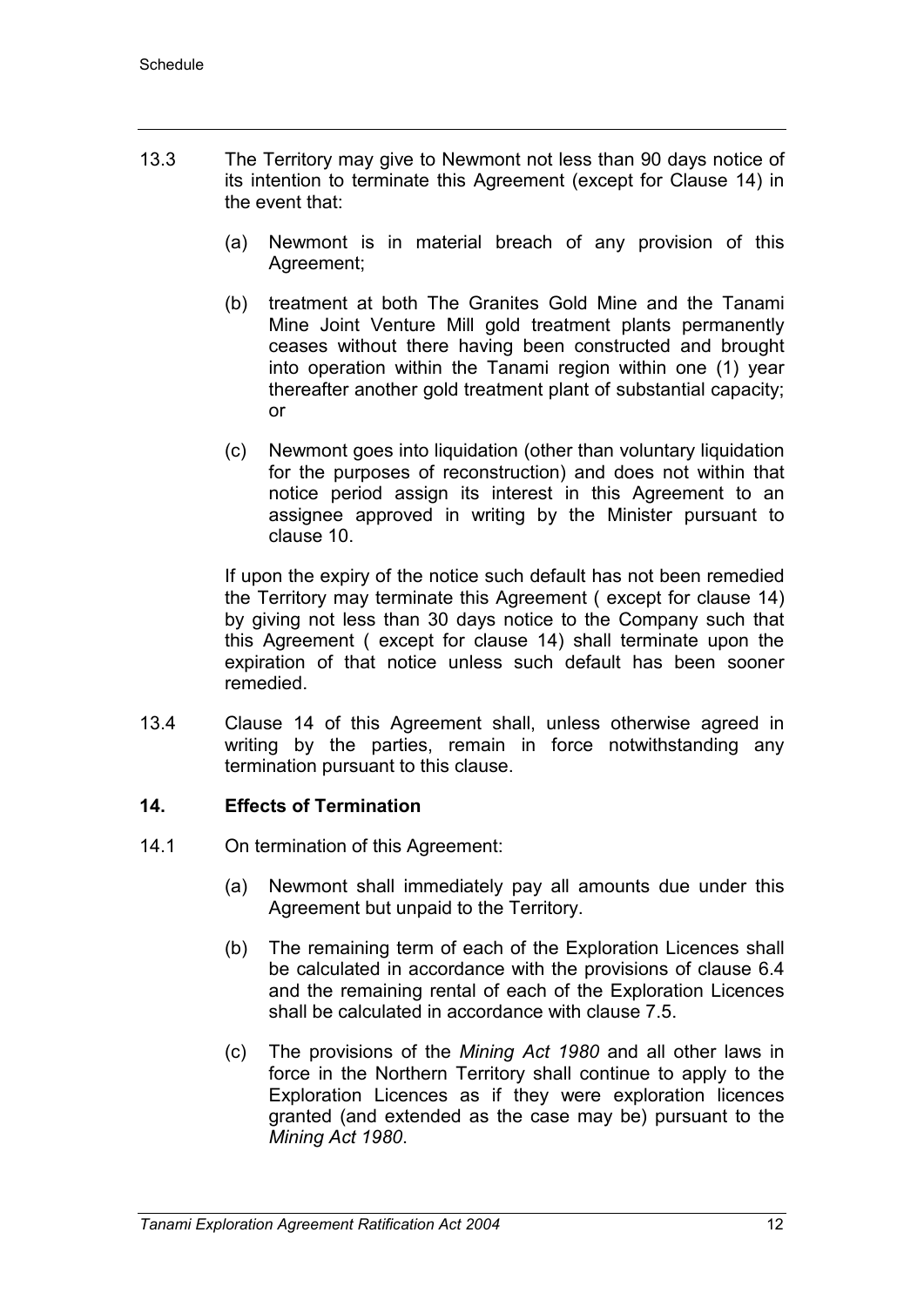- (d) Any obligations of confidentiality between the parties shall continue after termination of this Agreement unless otherwise agreed.
- 14.2 Termination of this Agreement shall not otherwise affect any accrued rights or remedies the parties may have against the other.

## **15. Amendment**

- 15.1 Newmont and the Territory may agree in writing to amend this Agreement.
- 15.2 Where an amendment is agreed between Newmont and the Territory it shall be of no effect until signed by Newmont and the Territory and ratified by an Act of the Legislative Assembly of the Territory with the assent as provided by the *Northern Territory ( Self-Government) Act 1978* of the Commonwealth.

#### **16. Notices**

- 16.1 A notice given under this Agreement shall be:
	- (a) in writing;
	- (b) addressed to the address of the recipient specified in this Agreement or as altered by notice given in accordance with this clause;
	- (c) hand delivered or sent by pre-paid post to that address or sent by facsimile transmission or electronic transmission and immediately confirmed by hand delivery or pre-paid post.
- 16.2 A notice given in accordance with sub-clause (1) of this clause shall be deemed to have been received:
	- (a) if hand delivered, on the date of delivery;
	- (b) if sent by pre-paid post, 10 days after the date of posting;
	- (c) if sent by facsimile or electronic transmission, on the business day immediately following the day of transmission (provided that the addressee has acknowledged receipt, which acknowledgment shall be promptly sent).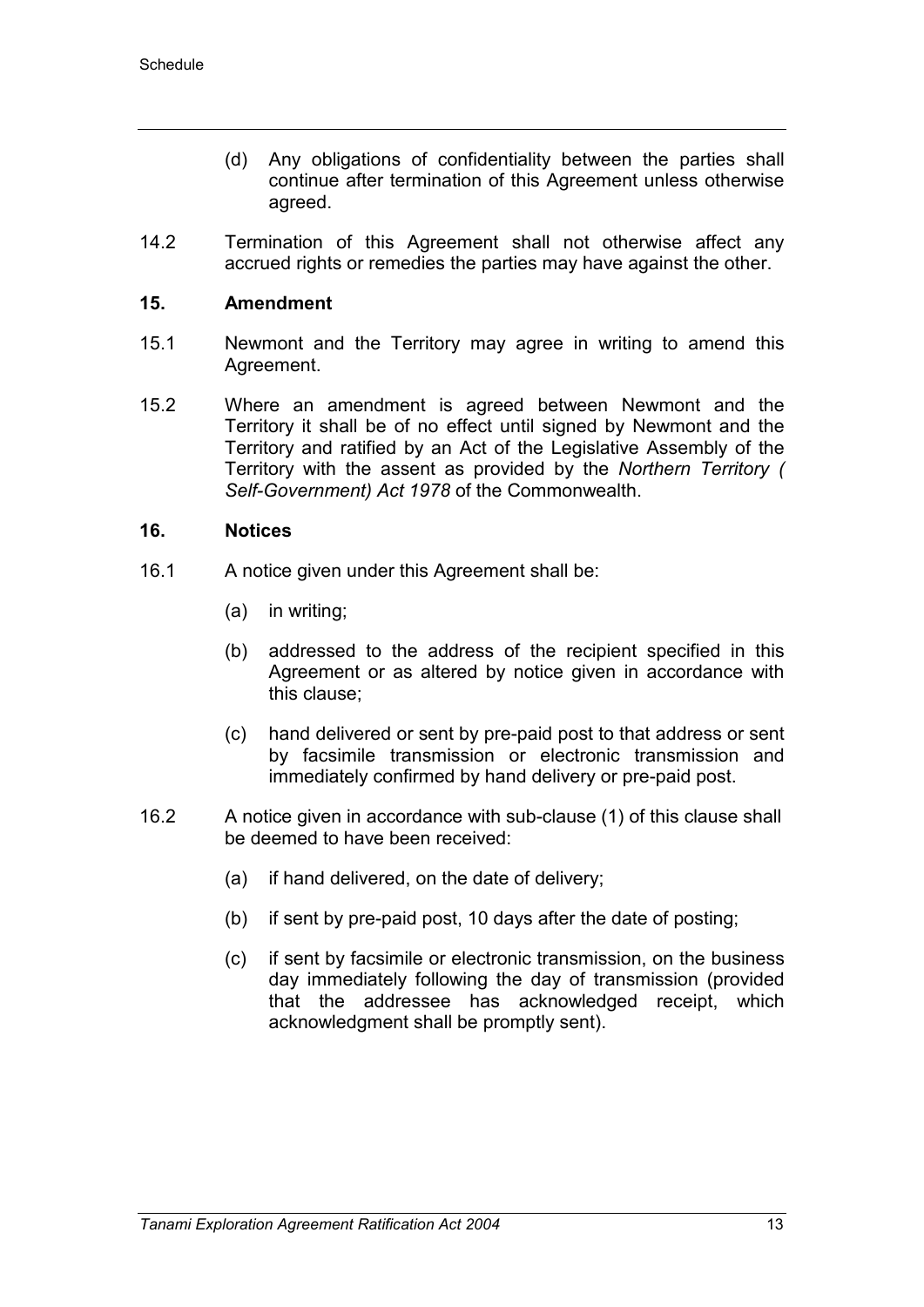16.3 Notice shall be sent to the parties at the following addresses:

## **The Territory**:

c/– The Secretary Department of Business, Industry & Resource Development PO Box 3000 Darwin NT 0801

## **Newmont**:

The Senior Administrator Land Management Newmont Australia Limited PO Box 1123 West Perth WA 6972

## **17. Severability**

- 17.1 Subject to sub-clause (2), if any provision of this Agreement is unenforceable, illegal or void then it is severed and the other provisions of this Agreement, provided they are self-sustaining, capable of independent enforcement and do not operate to the material prejudice of either party, shall remain in force.
- 17.2 Should such unenforceability, illegality or voidness arise from the application of a provision of this Agreement to some only of the Exploration Licences or some only of the blocks contained in the Exploration Licences such Exploration Licences or blocks are severed and the provisions of this Agreement provided they continue to be self-sustaining, capable of independent enforcement and do not operate to the material prejudice of either party in respect of the remaining Exploration Licences or blocks, shall remain in force.

## **18. Applicable Law**

This Agreement is governed by the laws of the Territory and the parties shall comply with all applicable laws of the Commonwealth and subject to the Act of ratification referred to in clause 2 of this Agreement, all laws of the Territory applicable to Newmont's operations in the Tanami region.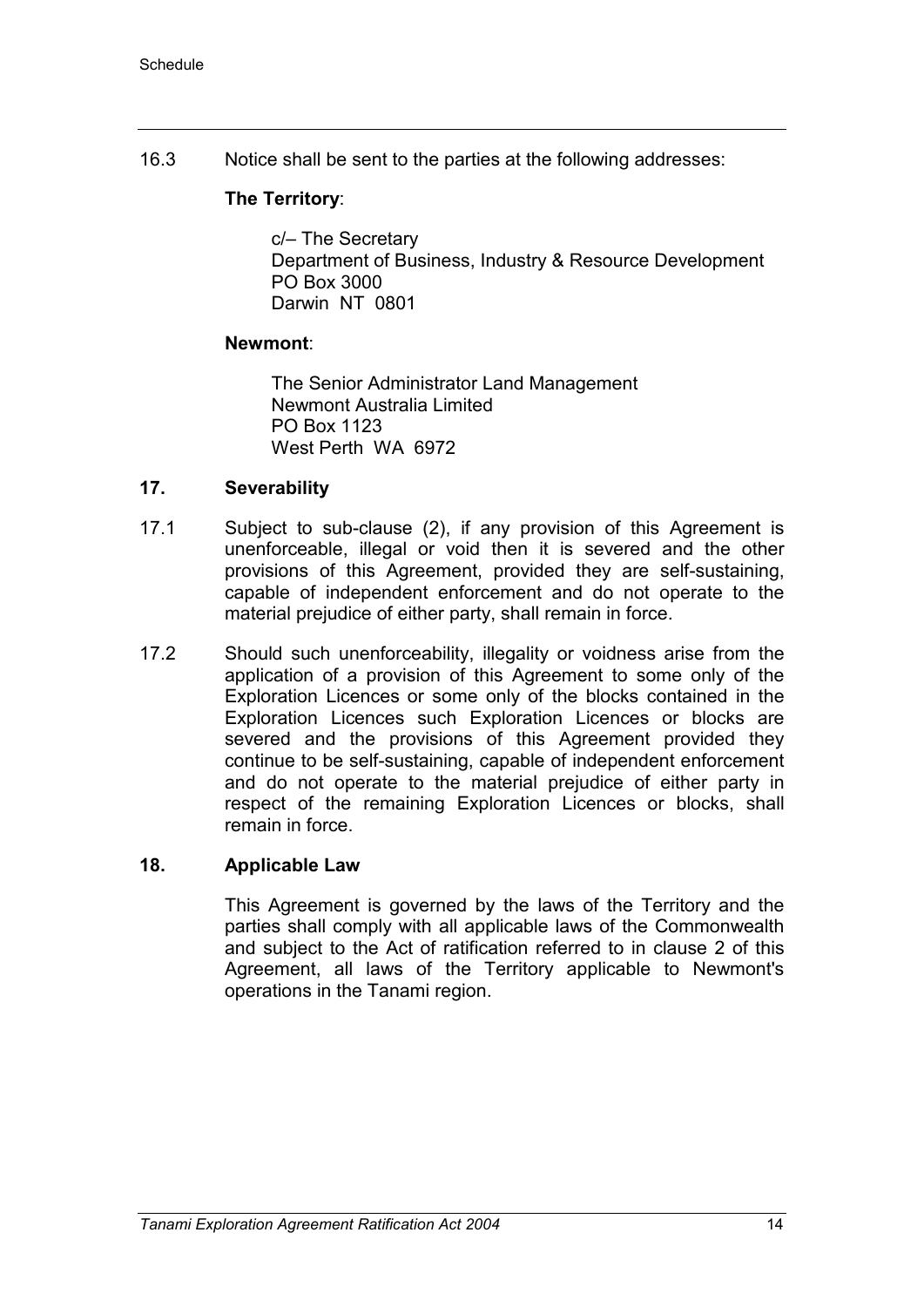**IN WITNESS WHEREOF** the parties have executed this agreement.

| <b>SIGNED</b> for and on behalf<br>of the <b>NORTHERN TERRITORY</b> )<br><b>OF AUSTRALIA by</b>                                          |               |  |
|------------------------------------------------------------------------------------------------------------------------------------------|---------------|--|
| Minister for Mines and Energy                                                                                                            |               |  |
| (Witness)                                                                                                                                |               |  |
| The common seal of<br><b>NEWMONT TANAMI PTY LTD</b><br>(ACN 007 688 093)<br>was hereunto affixed in<br>the presence of:                  | $\mathcal{E}$ |  |
| <b>Director</b>                                                                                                                          |               |  |
| Director/Secretary                                                                                                                       |               |  |
| The common seal of<br><b>OTTER GOLD PTY LTD</b><br>(ACN 000 796 403)<br>was hereunto affixed in<br>the presence of:                      |               |  |
| <b>Director</b>                                                                                                                          |               |  |
| Director/Secretary                                                                                                                       |               |  |
| The common seal of<br><b>NEWMONT GOLD EXPLORATION</b><br><b>PTY LTD</b> (ACN 009 303 262)<br>was hereunto affixed in<br>the presence of: |               |  |
| <b>Director</b>                                                                                                                          |               |  |
|                                                                                                                                          |               |  |

Director/Secretary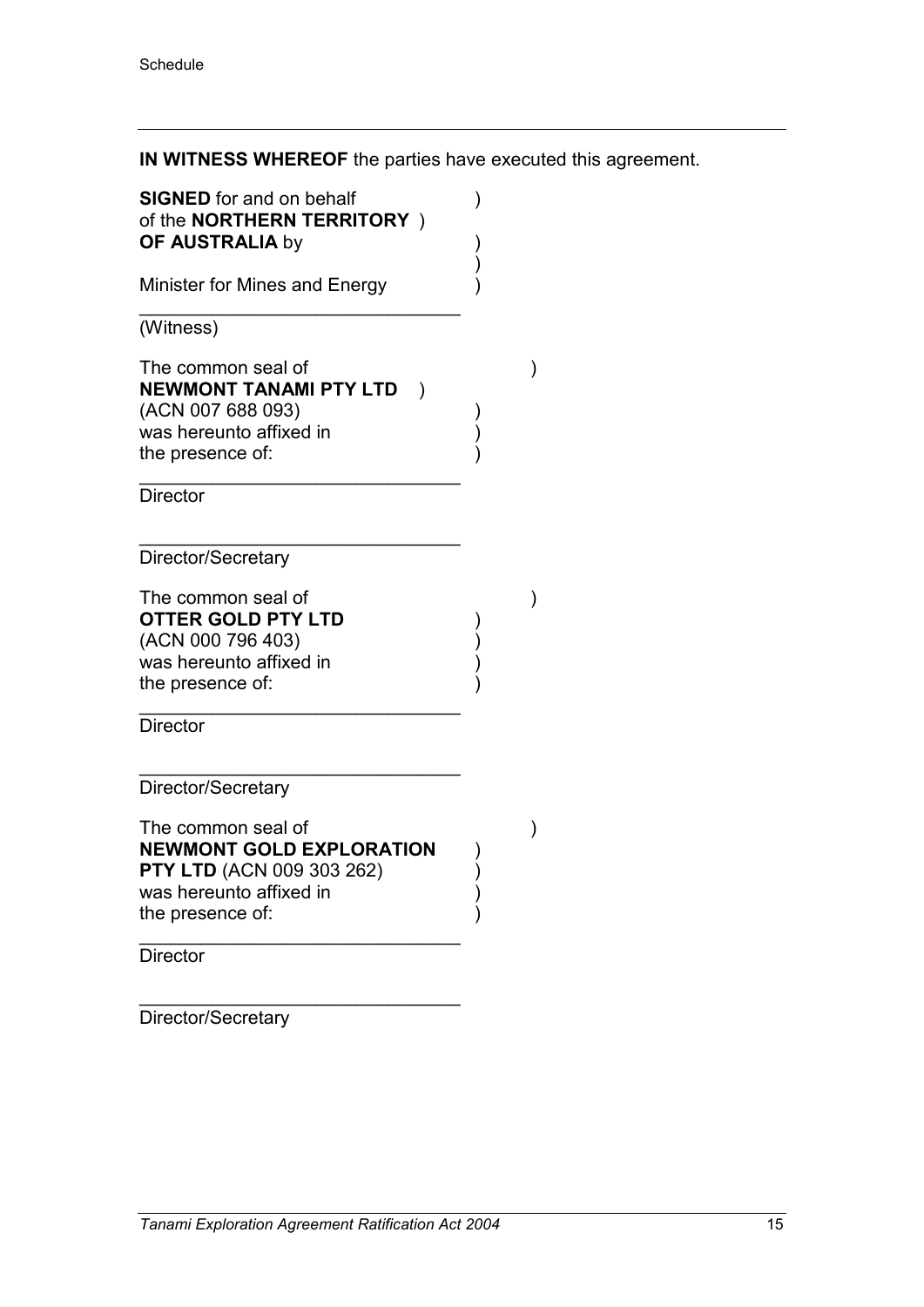**TANAMI EXPLORATION AGREEMENT**

**NORTHERN TERRITORY OF AUSTRALIA**

**AND**

**NEWMONT TANAMI PTY LTD**

**(ACN 007 688 093)**

**OTTER GOLD PTY LTD**

**(ACN 000 746 403)**

**NEWMONT GOLD EXPLORATION PTY LTD**

**(ACN 009 303 262)**

## **ANNEXURE A**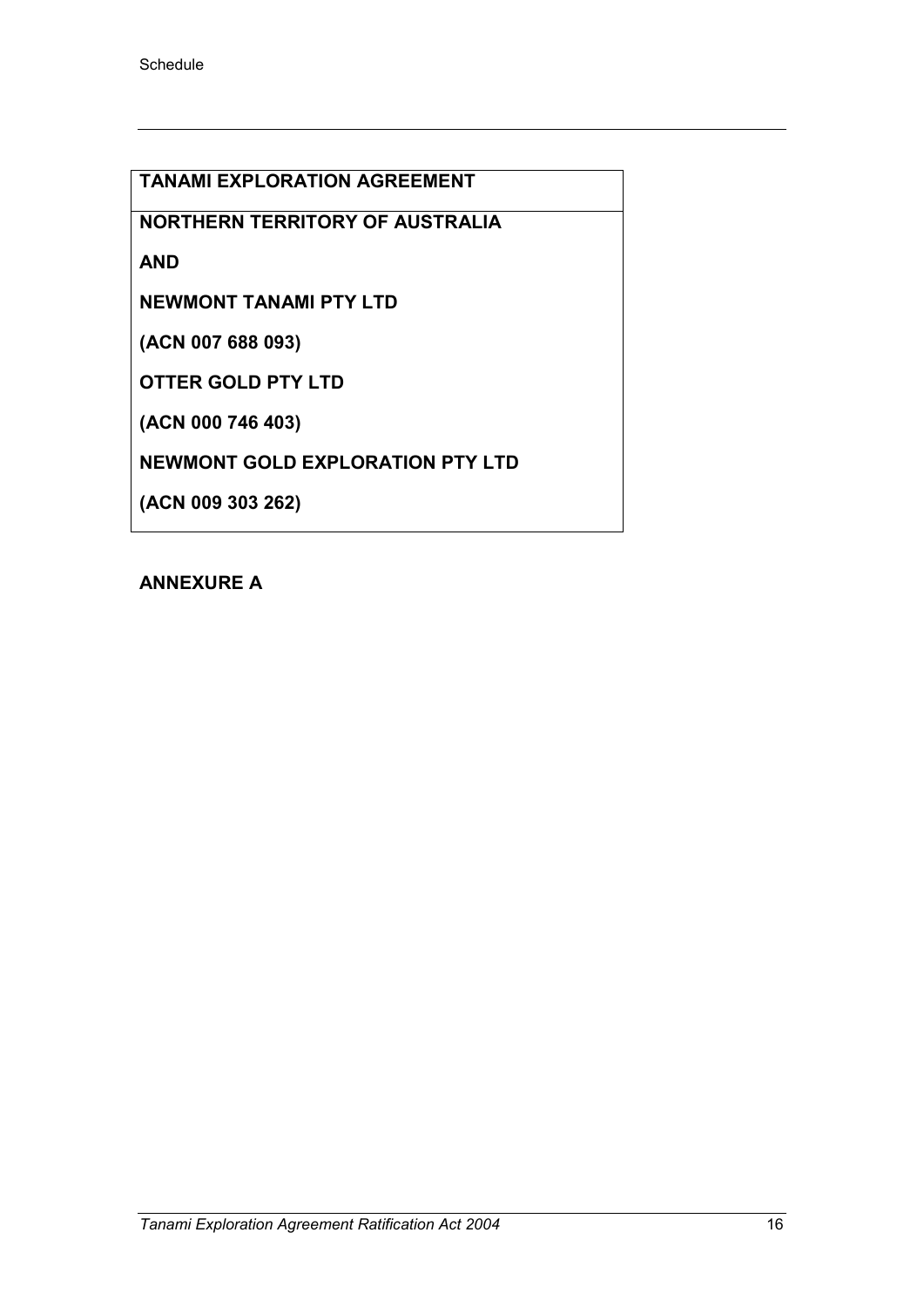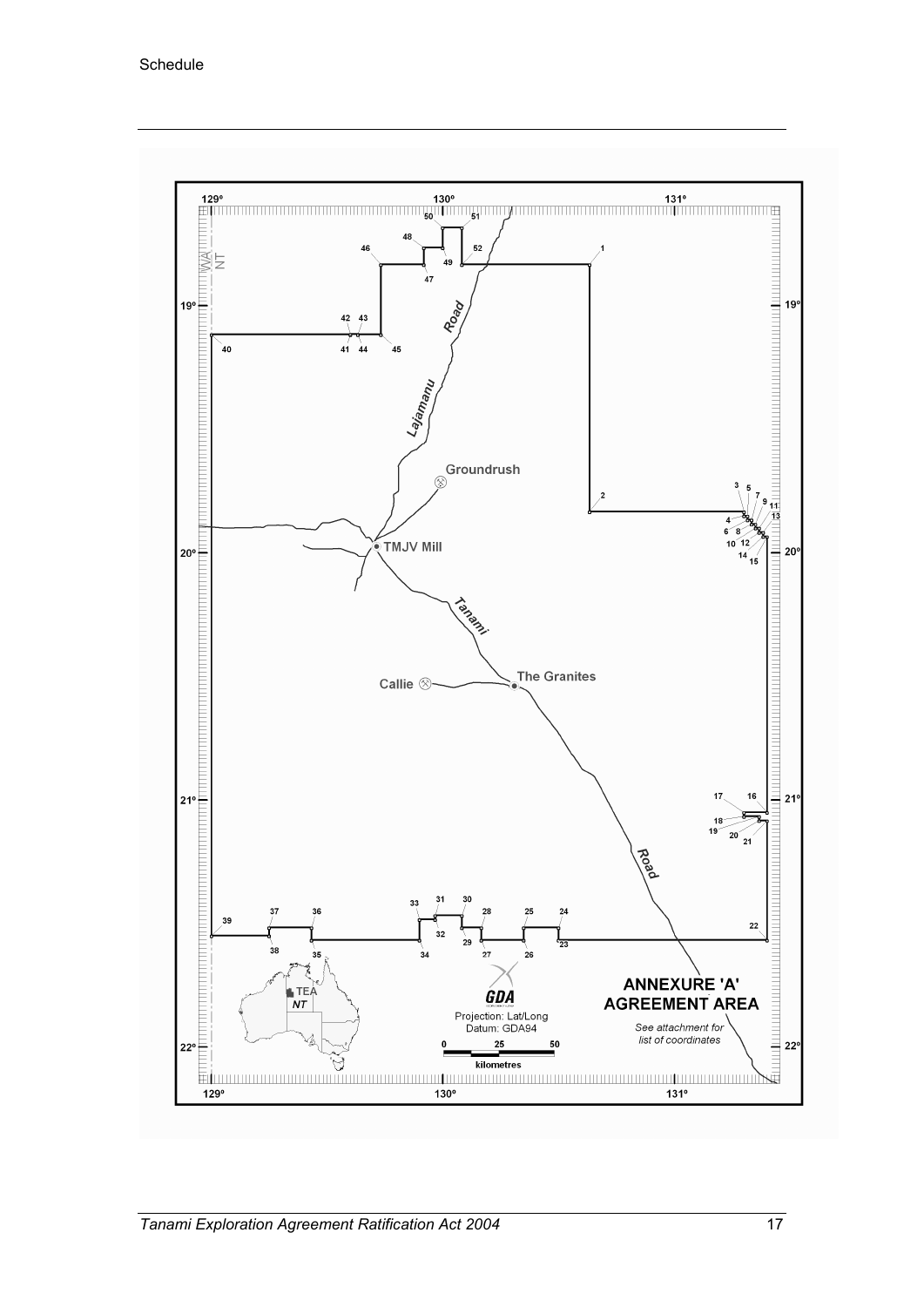# **Agreement Area Coordinates**

| <b>NODE</b>     | Long Decimal | Lat            | <b>Long DMS</b> | <b>Lat DMS</b> | <b>Description</b>                                                                           |
|-----------------|--------------|----------------|-----------------|----------------|----------------------------------------------------------------------------------------------|
|                 |              | <b>Decimal</b> |                 |                |                                                                                              |
| $\mathbf{1}$    | 130.633331   | -18.833333     | 130° 38' 00"    | 18° 50' 00"    | Commencing from datum (Node 1) located at the north east corner at coordinate                |
|                 |              |                |                 |                | Latitude 18° 50' 00", longitude 130° 38' 00" thence proceeding south to latitude 19° 50' 00" |
| $\overline{2}$  | 130.633331   | -19.833333     | 130° 38' 00"    | 19° 50' 00"    | thence proceeding east to longitude 131° 18' 00"                                             |
| 3               | 131.300000   | -19.833333     | 131° 18' 00"    | 19° 50' 00"    | thence proceeding south to latitude 19° 51' 00"                                              |
| 4               | 131.300000   | -19.850000     | 131° 18' 00"    | 19° 51' 00"    | thence proceeding east to longitude 131° 19' 00"                                             |
| 5               | 131.316667   | -19.850000     | 131° 19' 00"    | 19° 51' 00"    | thence proceeding south to latitude 19° 52' 00"                                              |
| 6               | 131.316667   | -19.866667     | 131° 19' 00"    | 19° 52' 00"    | thence proceeding east to longitude 131° 20' 00"                                             |
| $\overline{7}$  | 131.333333   | -19.866667     | 131° 20' 00"    | 19° 52' 00"    | thence proceeding south to latitude 19° 53' 00"                                              |
| 8               | 131.333333   | -19.883333     | 131° 20' 00"    | 19° 53' 00"    | thence proceeding east to longitude 131° 21' 00"                                             |
| 9               | 131.350000   | -19.883333     | 131° 21' 00"    | 19° 53' 00"    | thence proceeding south to latitude 19° 54' 00"                                              |
| 10              | 131.350000   | $-19.900000$   | 131° 21' 00"    | 19° 54' 00"    | thence proceeding east to longitude 131° 22' 00"                                             |
| 11              | 131.366667   | $-19.900000$   | 131° 22' 00"    | 19° 54' 00"    | thence proceeding south to latitude 19° 55' 00"                                              |
| 12              | 131.366667   | -19.916667     | 131° 22' 00"    | 19° 55' 00"    | thence proceeding east to longitude 131° 23' 00"                                             |
| 13              | 131.383333   | -19.916667     | 131° 23' 00"    | 19° 55' 00"    | thence proceeding south to latitude 19° 56' 00"                                              |
| $\overline{14}$ | 131.383333   | -19.933333     | 131° 23' 00"    | 19° 56' 00"    | thence proceeding east to longitude 131° 24' 00"                                             |
| 15              | 131.400000   | -19.933333     | 131° 24' 00"    | 19° 56' 00"    | thence proceeding south to latitude 21° 03' 00"                                              |
| $\overline{16}$ | 131.399995   | $-21.050000$   | 131° 24' 00"    | 21° 03' 00"    | thence proceeding west to longitude 131° 18' 00"                                             |
| $\overline{17}$ | 131.299998   | $-21.050000$   | 131° 18' 00"    | 21° 03' 00"    | thence proceeding south to latitude 21° 04' 00"                                              |
| $\overline{18}$ | 131.299998   | -21.066667     | 131° 18' 00"    | 21° 04' 00"    | thence proceeding east to longitude 131° 22' 00"                                             |
| 19              | 131.366665   | -21.066667     | 131° 22' 00"    | 21° 04' 00"    | thence proceeding south to latitude 21° 05' 00"                                              |
| 20              | 131.366665   | $-21.083333$   | 131° 22' 00"    | 21° 05' 00"    | thence proceeding east to longitude 131° 24' 00"                                             |
| 21              | 131.399998   | -21.083333     | 131° 24' 00"    | 21° 05' 00"    | thence proceeding south to latitude 21° 34' 00"                                              |
| $\overline{22}$ | 131.400002   | -21.566667     | 131° 24' 00"    | 21° 34' 00"    | thence proceeding west to longitude 130° 30' 00"                                             |
| 23              | 130.500000   | -21.566667     | 130° 30' 00"    | 21° 34' 00"    | thence proceeding north to latitude 21° 31' 00"                                              |
| $\overline{24}$ | 130.499998   | -21.516667     | 130° 30' 00"    | 21° 31' 00"    | thence proceeding west to longitude 130° 21' 00"                                             |
| $\overline{25}$ | 130.349998   | -21.516667     | 130° 21' 00"    | 21° 31' 00"    | thence proceeding south to latitude 21° 34' 00"                                              |
| 26              | 130.349998   | -21.566667     | 130° 21' 00"    | 21° 34' 00"    | thence proceeding west to longitude 130° 10' 00"                                             |
| $\overline{27}$ | 130.166665   | -21.566667     | 130° 10' 00"    | 21° 34' 00"    | thence proceeding north to latitude 21° 31' 00"                                              |
| 28              | 130.166665   | $-21.516667$   | 130° 10' 00"    | 21° 31' 00"    | thence proceeding west to longitude 130° 05' 00"                                             |
| 29              | 130.083331   | -21.516667     | 130° 05' 00"    | 21° 31' 00"    | thence proceeding north to latitude 21° 28' 00"                                              |
| 30              | 130.083331   | -21.466667     | 130° 05' 00"    | 21° 28' 00"    | thence proceeding west to longitude 129° 58' 00"                                             |
| 31              | 129.966665   | -21.466667     | 129° 58' 00"    | 21° 28' 00"    | thence proceeding south to latitude 21° 29' 00"                                              |
| 32              | 129.966665   | $-21.483333$   | 129° 58' 00"    | 21° 29' 00"    | thence proceeding west to longitude 129° 54' 00"                                             |
| 33              | 129.899998   | -21.483333     | 129° 54' 00"    | 21° 29' 00"    | thence proceeding south to latitude 21° 34' 00"                                              |
| 34              | 129.899998   | -21.566667     | 129° 54' 00"    | 21° 34' 00"    | thence proceeding west to longitude 129° 26' 00"                                             |
| 35              | 129.433331   | -21.566667     | 129° 26' 00"    | 21° 34' 00"    | thence proceeding north to latitude 21° 31' 00"                                              |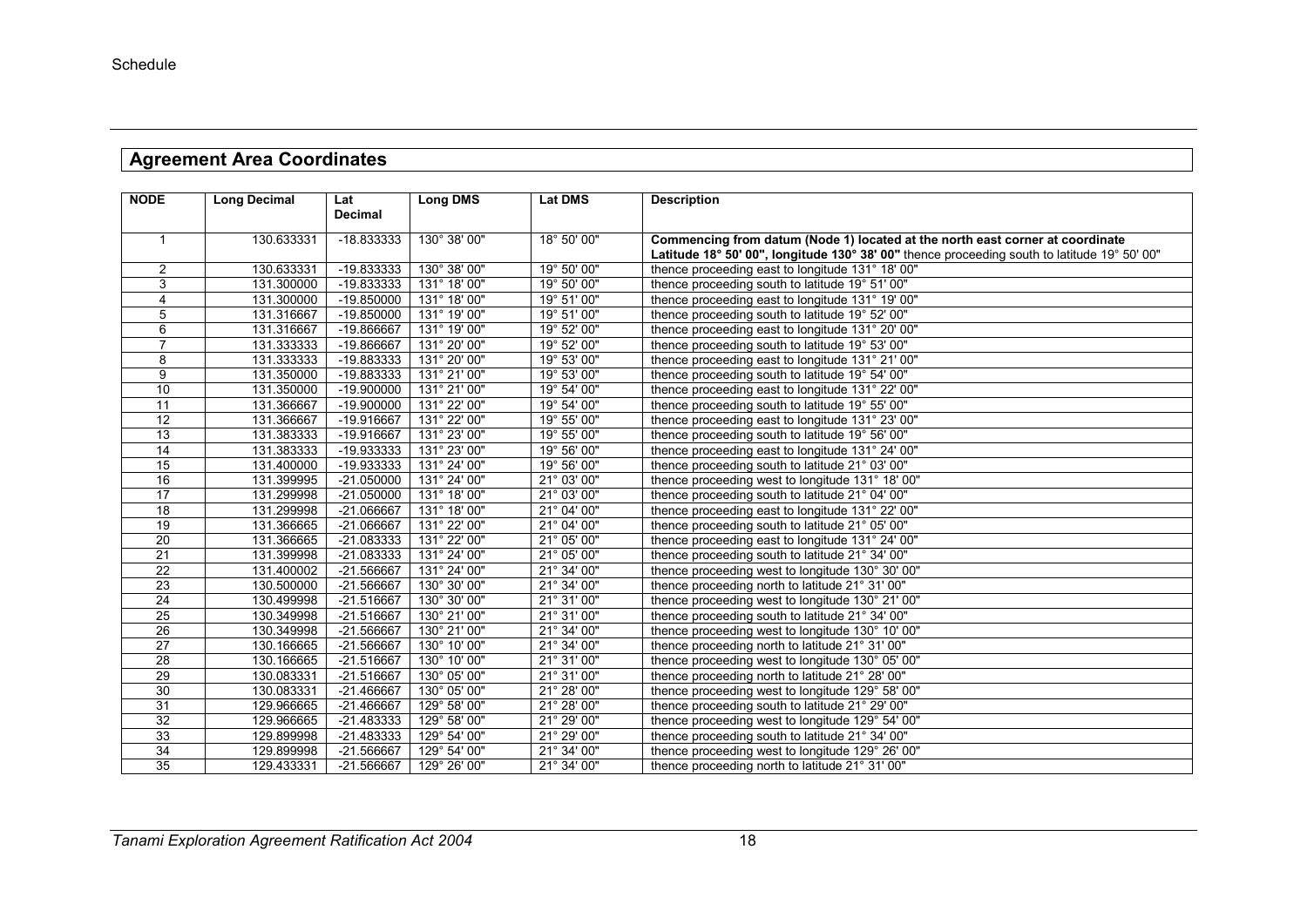| 36 | 129.433331 | -21.516667   | 129° 26' 00"    | 21° 31' 00"    | thence proceeding west to longitude 129° 15' 00"          |
|----|------------|--------------|-----------------|----------------|-----------------------------------------------------------|
| 37 | 129.249998 | -21.516667   | 129° 15' 00"    | 21° 31' 00"    | thence proceeding south to latitude 21° 33' 00"           |
| 38 | 129.249998 | $-21.550000$ | 129° 15' 00"    | 21° 33' 00"    | thence proceeding west to longitude 129° 00' 05"          |
| 39 | 129.001290 | $-21.550000$ | 129° 00' 04.64" | 21° 33' 00"    | thence proceeding north to latitude 19° 07' 00"           |
| 40 | 129.001270 | -19.116667   | 129° 00' 04.57" | 19° 07' 00"    | thence proceeding east to longitude 129° 36' 05"          |
| 41 | 129.601265 | -19.116667   | 129° 36' 04.55" | 19° 07' 00"    | thence proceeding north to latitude 19° 06' 55"           |
| 42 | 129.601265 | -19.115229   | 129° 36' 04.55" | 19° 06' 54.82" | thence proceeding east to longitude 129° 38' 05"          |
| 43 | 129.634605 | $-19.115256$ | 129° 38' 04.58" | 19° 06' 54.92" | thence proceeding south to latitude 19° 07' 00"           |
| 44 | 129.634605 | -19.116667   | 129° 38' 04.58" | 19° 07' 00"    | thence proceeding east to longitude 129° 44' 00"          |
| 45 | 129.733331 | -19.116667   | 129° 44' 00"    | 19° 07' 00"    | thence proceeding north to latitude 18° 50' 00"           |
| 46 | 129.733331 | -18.833333   | 129° 44' 00"    | 18° 50' 00"    | thence proceeding east to longitude 129° 55' 05"          |
| 47 | 129.917933 | -18.833333   | 129° 55' 04.56" | 18° 50' 00"    | thence proceeding north to latitude 18° 45' 55"           |
| 48 | 129.917932 | -18.765254   | 129° 55' 04.56" | 18° 45' 54.91" | thence proceeding east to longitude 130° 00' 00"          |
| 49 | 129.999998 | -18.765254   | 130° 00' 00"    | 18° 45' 54.91" | thence proceeding north to latitude 18° 41' 00"           |
| 50 | 129.999998 | -18.683333   | 130° 00' 00"    | 18° 41' 00"    | thence proceeding east to longitude 130° 05' 00"          |
| 51 | 130.083331 | -18.683333   | 130° 05' 00"    | 18° 41' 00"    | thence proceeding south to latitude 18° 50' 00"           |
| 52 | 130.083331 | -18.833333   | 130° 05' 00"    | 18° 50' 00"    | thence proceeding east to longitude 130° 38' 00" (Node 1) |
|    | 130.633331 | -18.833333   | 130° 38' 00"    | 18° 50' 00"    |                                                           |